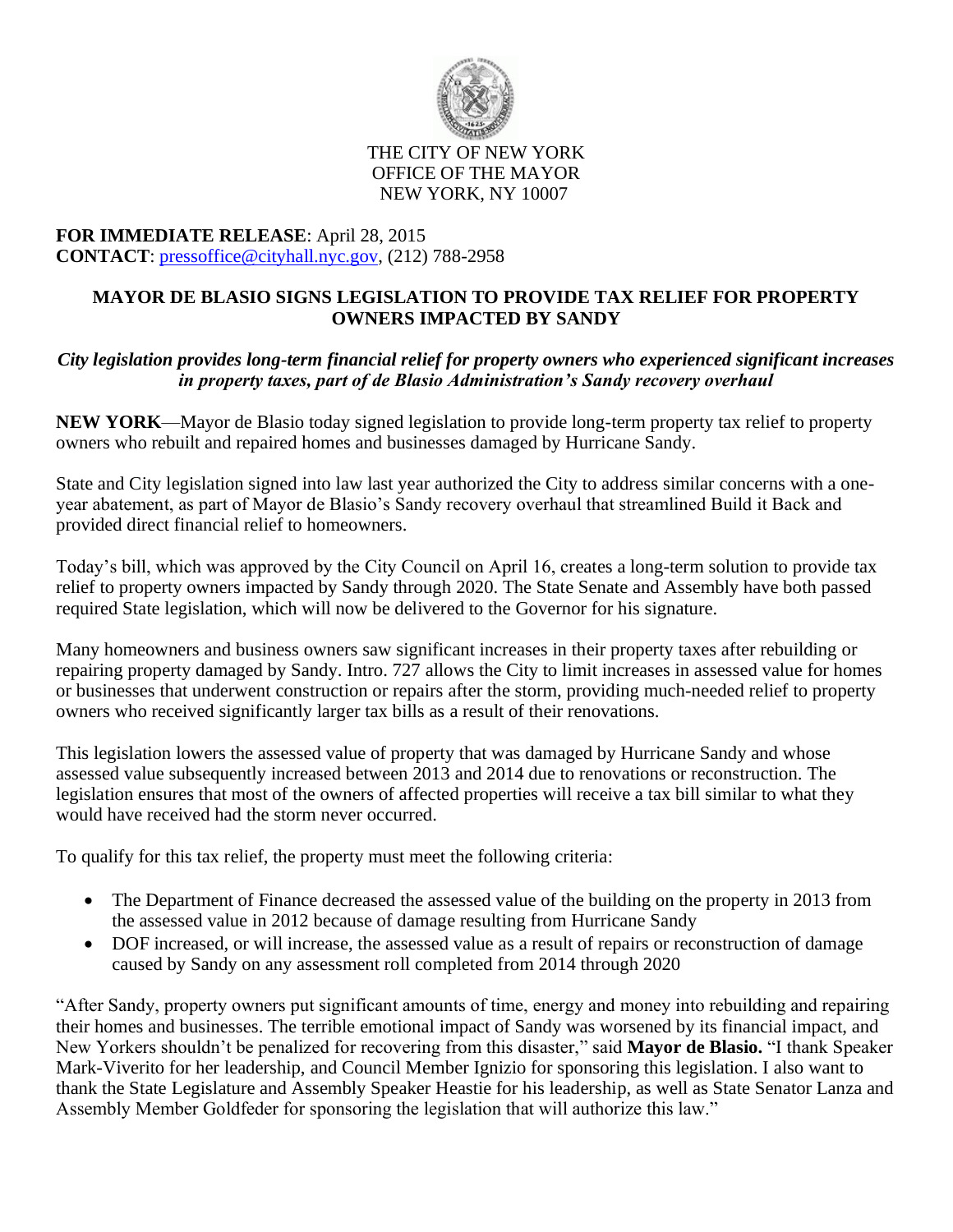"Natural disaster victims who have the perseverance to rebuild their lives shouldn't face increased taxes as a result," said **Council Speaker Melissa Mark-Viverito**. "I thank my colleagues on the Council and the de Blasio Administration for standing up to protect those impacted by Hurricane Sandy."

"When I identified a quirk in the property tax law which would have imposed a 'Sandy tax' on the very people we were trying to help recover, I pledged to work with the Mayor's Office and colleagues on both sides of the aisle and in all legislative houses to fix it. Today is the culmination of that great partnership and will usher in sorely needed relief now and well into the future for thousands of families and businesses that were devastated by Sandy," said **Council Minority Leader Vincent Ignizio**. "I want to personally think Mayor de Blasio, Governor Cuomo, Senator Lanza as well as Assemblyman Goldfeder for their efforts to make this happen as well."

"This bill is common sense legislation that protects property owners whose homes were devastated by Superstorm Sandy from being penalized for rebuilding those homes. The legislation is a long-term solution to ensure that these homeowners see the same tax bill they would have seen had the storm never occurred," said **Council Member Julissa Ferreras, Chair of the Committee on Finance**.

"Superstorm Sandy took a devastating toll on countless New York families," said **Assembly Speaker Carl Heastie**. "As they rebuild and recover, they should not have to face additional financial hurdles. I commend Mayor de Blasio, Council Speaker Mark-Viverito and my colleagues in the Assembly and Senate for standing up for New Yorkers as they put the pieces back together after Sandy."

"I applaud Mayor de Blasio, City Council Speaker Mark-Viverito and Council Members Ferraras and Ignizio for their leadership in fighting for property tax relief for Brooklynites and all New Yorkers impacted by Hurricane Sandy. Homeowners saw their lives turned upside down as a result of Sandy, and those that have rebuilt, and done so more resiliently, should not be penalized for their efforts. Instead, they should be applauded for adapting to a world that is increasingly affected by climate change and the environmental and economic costs that it brings," said **Brooklyn Borough President Eric Adams.**

"The relief will have a direct and tangible impact for property owners to rebuild stronger and with greater resiliency in a post-Sandy world," said **Queens Borough President Melinda Katz**. "Many who were affected by Hurricane Sandy put every available dollar into rebuilding and repairing their homes in the wake of this storm. This law will make sure owners are not penalized by increases in their property taxes just because of the work they did to make their homes and neighborhoods whole again. Congratulations to Speaker Mark-Viverito and Council Members Ferreras and Ignizio for sponsoring this vital piece of legislation, and I commend Mayor de Blasio for signing this property tax bill into law."

"This expanded property tax exemption for Sandy rebuilds is righting a potential wrong before it happens. The last thing a Sandy-affected family should receive is a higher tax bill after years of fighting to get back home. This tax relief will avoid adding insult to injury to the many who were displaced by the storm. Councilman Ignizio deserves a lot of credit for bringing everyone together to get this done, and I thank the Mayor for doing right by these families by signing this into law," said **Council Member Steven Matteo.**

"Three years after Superstorm Sandy devastated the lives of tens of thousands of New Yorkers, many homeowners still face great challenges that prevent them from moving forward with their lives," said **Council Member Donovan Richards.** "Coupled with new guidelines for flood insurance, the property tax increase threatens to increase the financial burden on many hardworking families already in a vulnerable position. I applaud the efforts of the administration and my colleagues in the council to reevaluate the current tax guidelines and for working diligently to provide much need and substantial long term tax relief for property owners that were victimized by the storm."

"New York homeowners who suffered the devastating effects of Superstorm Sandy shouldn't have to pay the price for choosing to rebuild their homes stronger and safer. By choosing to stay in these communities and restore their neighborhoods they are helping to build an even better New York and are deserving of this much